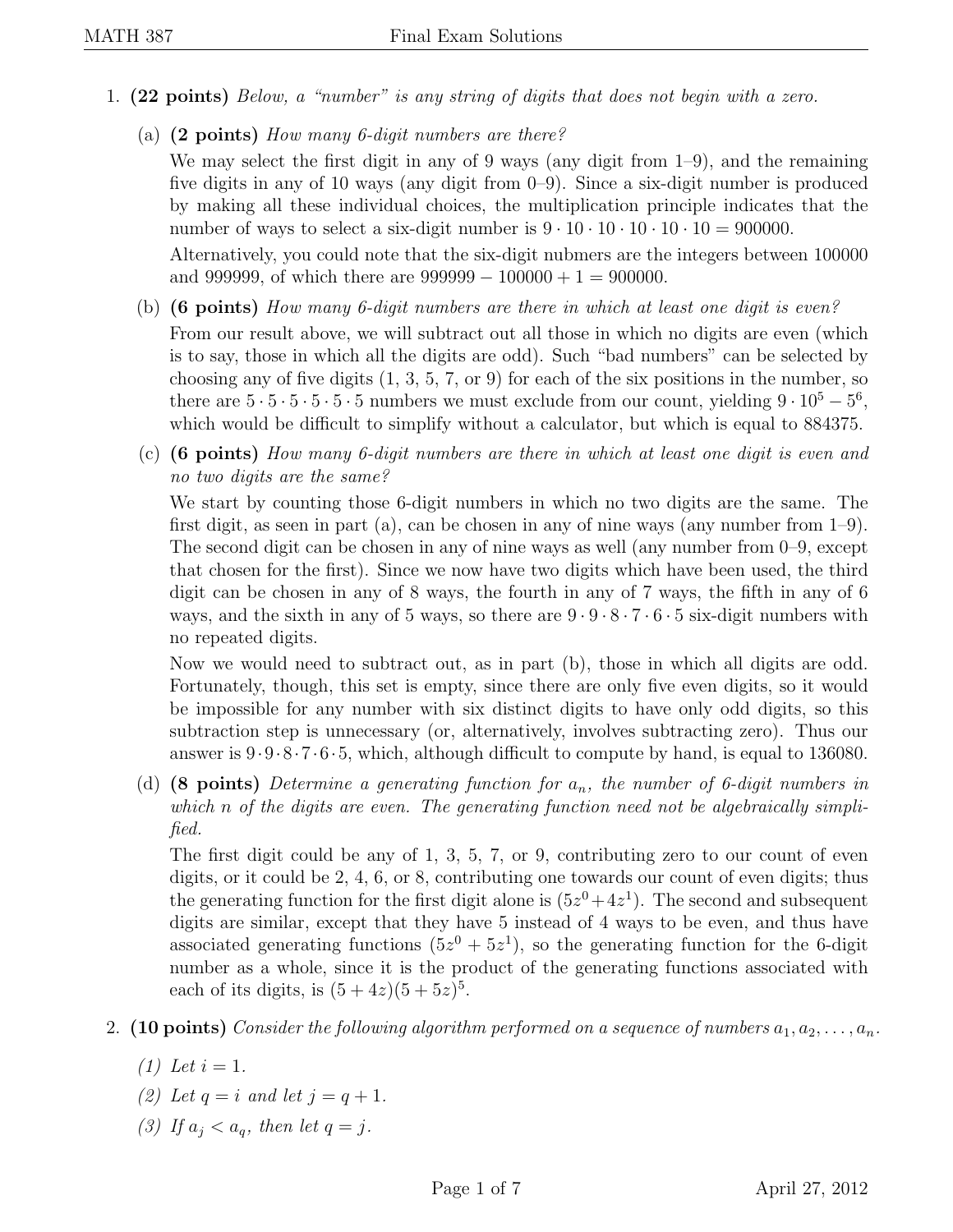- (4) Increment j.
- (5) If  $j \leq n$ , then return to step (3).
- (6) Swap the values of  $a_i$  and  $a_q$  (if  $i = q$ , do nothing).
- (7) Increment i.
- (8) If  $i < n$ , then return to step (2).
- (a) (4 points) Walk through the algorithm's procedure when performed on the 5-term sequence  $(4, 8, 1, 10, 2)$ . What does this algorithm seem to do?

Steps 2–5 probe each number from i to n, setting q equal to whichever index has the smallest associated value  $a_q$ . So, for example, in the first step, when  $i = 1, q$  would be set to 3, since  $a_3$  is the smallest element of  $a_1, \ldots, a_5$ . Then that would be swapped to position  $a_1$ , so the first time we reach step 7, the sequence would have been modified to  $(1, 8, 4, 10, 2).$ 

On the second passthrough, when  $i = 2$ , we would probe from  $a_2$  to  $a_5$  looking for the smallest element; now q would be set to 5, since  $a_5$  is small. So we would swap that to position 2, yielding the sequence  $(1, 2, 4, 10, 8)$ .

When  $i = 3$ , we probe  $a_3$ ,  $a_4$ , and  $a_5$  for the smallest; now it is  $a_3$ , so we would do nothing.

When  $i = 4$ , we look at  $a_4$  and  $a_5$ ;  $a_5$  is smaller, so it is swapped with  $a_4$  to yield  $(1, 2, 4, 8, 10).$ 

The apparent result of this procedure is to sort our sequence. This is indeed the function of this algorithm, which is known as selection sort. It's a particularly useful sort if our data is for some reason "immobile", since it only swaps when it knows exactly where a number should go, but as we shall see in the next part of this problem, it is not terribly efficient in other ways.

(b) (6 points) Give a big-O estimate of the number of operations, in terms of n, which this algorithm takes to perform its task.

For each value of i, steps 2–5 will be performed  $n - i$  times, since the procedure looks at all values between  $i + 1$  and n when seeking the smallest index. The entirety of the procedure will be performed  $n-1$  times: once with  $i=1$ , once with  $i=2$ , and so forth up to  $i = n - 1$ , so the total number of cycles through steps 2–5 will be

$$
(n-1) + (n-2) + (n-3) + \dots + 2 + 1 = \frac{n(n-1)}{2} = O(n^2)
$$

- 3. (18 points) Answer the following questions about recurrence relations.
	- (a) (6 points) Find the general solution to the recurrence relation  $a_n = 4a_{n-1} + 21a_{n-2}$ . This is a homogeneous linear recurrence, so its fundamental solutions will be of the form  $\lambda^n$ . Substituting this into the above equation, we get  $\lambda^n = 4\lambda^{n-1} + 21\lambda^{n-2}$ , which, on dividing by  $\lambda^{n-2}$ , yields the quadratic  $\lambda^2 = 4\lambda + 21$ , which has solutions  $\lambda = 7, -3$ . so the general solution is the linear combination  $a_n = k \cdot 7^n + \ell(-3)^n$ .
	- (b) (12 points) Find the particular solution to the recurrence relation  $b_n = 4b_{n-1} + 21b_{n-2} 25 \cdot 2^n$  with initial conditions  $b_0 = 1$  and  $b_1 = 27$ .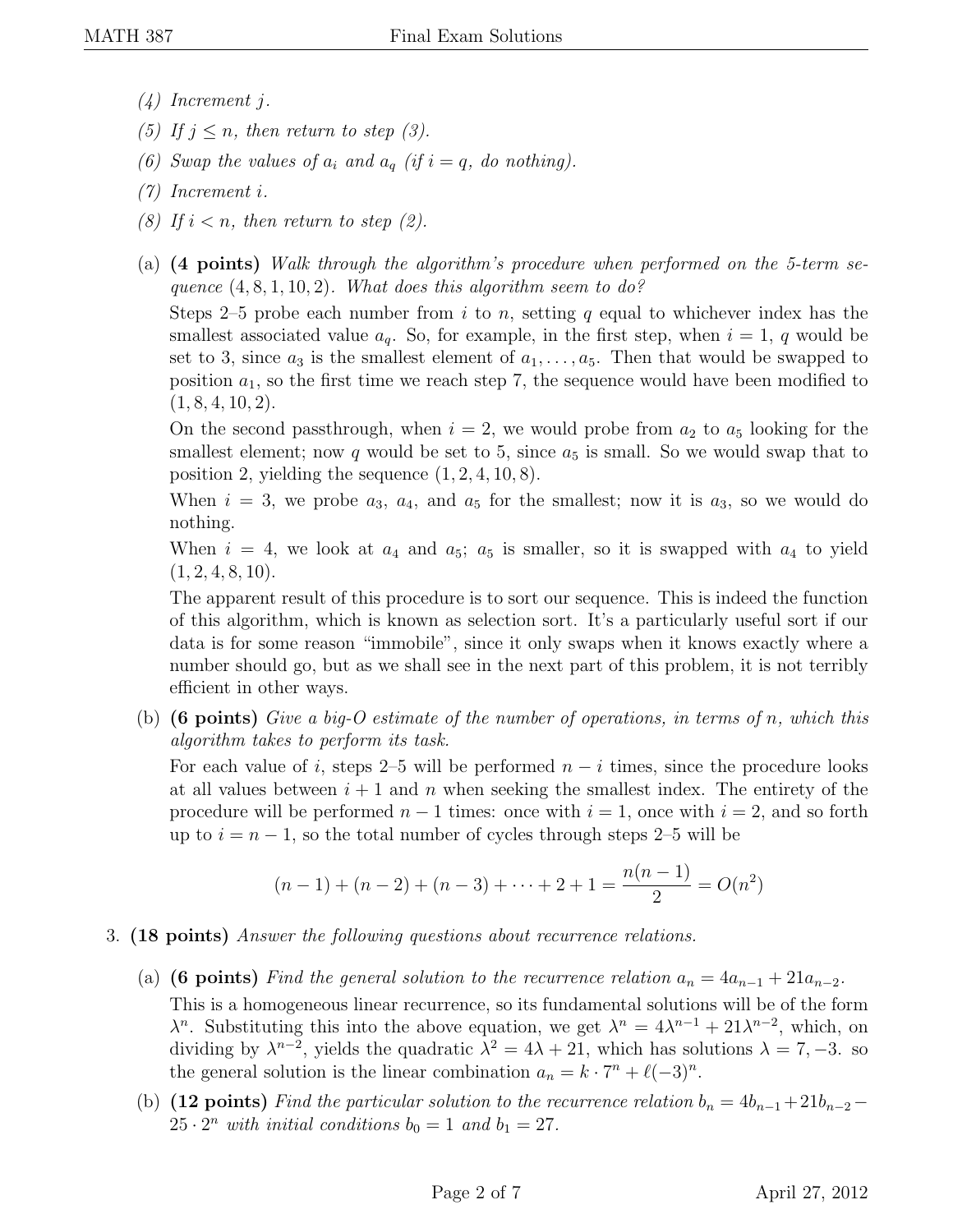We shall start by finding a solution to the inhomogeneous equation here, and then shall combine it with the homogeneous general solution above; finally we will plug in the initial values to get the constants in the specific solution.

Since the inhomogeneous part is a multiple of  $2<sup>n</sup>$ , one solution is likewise a multiple of  $2^n$ : let  $b_n = c \cdot 2^n$  be a solution to the inhomogeneous equation. Then:

$$
c \cdot 2^{n} = 4c \cdot 2^{n-1} + 21c \cdot 2^{n-2} - 25 \cdot 2^{n}
$$

$$
c \cdot 2^{2} = 4c \cdot 2^{1} + 21c - 25 \cdot 2^{2}
$$

$$
(4 - 8 - 21)c = -100
$$

$$
c = 4
$$

so one solution to the inhomogeneous equation is  $b_n = 4 \cdot 2^n$ ; note this does not match our initial conditions, however. The general solution to the inhomogeneous equation is then  $b_n = k \cdot 7^n + \ell(-3)^n + 4 \cdot 2^n$ , integrating the general terms from part (a). Using the initial conditions, we can find the particular solution:

$$
\begin{cases}\n1 = b_0 = k \cdot 7^0 + \ell(-3)^0 + 4 \cdot 2^0 \\
27 = b_1 = k \cdot 7^1 + \ell(-3)^1 + 4 \cdot 2^1\n\end{cases}
$$

which simplifies to

$$
\begin{cases}\n-3 = k + \ell \\
19 = 7k - 3\ell\n\end{cases}
$$

which can be solved to give  $k = 1$  and  $\ell = -4$ , so the final recurrence is  $b_n = 7^n - 1$  $4(-3)^n + 4 \cdot 2^n$ .

- 4. (24 points) We are placing objects in 4 boxes, and each box must receive at least one item.
	- (a) (6 points) If we have exactly six identical items, and our boxes are distinguishable, how many ways are there to distribute the items?

We pre-emptively place one item in each of the boxes, leaving 2. We can now place the remaining two objects in any of the boxes: we may either use the balls-and-walls statistic to note that there are  $binom{2+32}{10}$  such placements, or consider two cases: the two balls are in the same box, which can be done in any of 4 ways, or in separate boxes, any of 6 ways.

(b) (6 points) If we have exactly six distinguishable items, and our boxes are distinguishable, how many ways are there to distribute the items? Your answer probably should not be arithmetically simplified.

This problem is exactly identical to the number of surjective mappnigs from a set of size six to a set of size four, which we can solve via inclusion-exclusion. We start by considering all possible placements of objects in boxes, of which there are  $4<sup>6</sup>$ . We now must subtract out those which leave a box empty: we select one box to leave empty, and distribute the objects among the other three boxes, which we can do in  $\binom{4}{1}$  $_{1}^{4})3^{6}$  ways. However, now we have doubly-removed those cases where two boxes are empty, and must add them back in: we select two boxes, and then fill the remaining boxes, which we can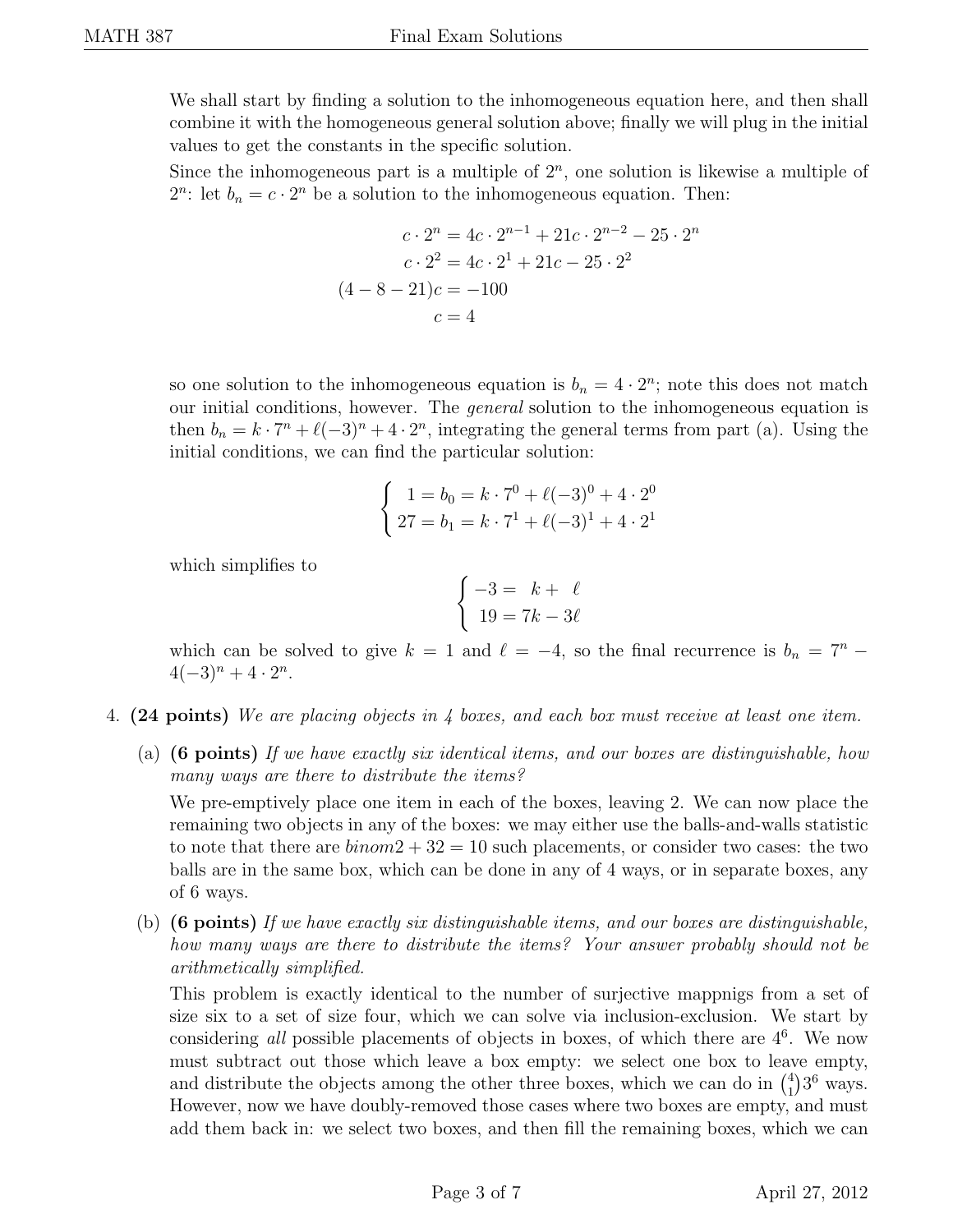do in  $\binom{4}{2}$  $^{4}_{2}$ ) $^{26}$  ways. Lastly, we have now over-reincluded the case where three boxes are empt, and must subtract it back out: there are  $\binom{4}{3}$  $^{4}_{3}$ )<sup>16</sup> such. Thus, our total is:

$$
4^{6} - {4 \choose 1}3^{6} + {4 \choose 2}2^{6} - {4 \choose 3}1^{6}
$$

which is equal to 1560, although calculating such by hand is difficult.

- (c) (8 points) Find an exponential generating function describing the number of ways to distribute n distinguishable objects among 4 distinguishable boxes with no box left empty. Each box can receive 1 or more objects, so each box has an associated exponential generating function  $\frac{1}{1!}z^1 + \frac{1}{1!}z^2 + \frac{1}{1!}z^3 + \cdots = e^z - 1$ . Since the generating function for the process as a whole is the product of the generating functions of its constituent parts, the process has generating function  $(e^z - 1)^4$ .
- (d) (4 points) Explain, without explicit arithmetic computation, why your answer to part (b) must be divisible by 24.

Since each box contains at least one item and the items are distinct, boxes are in fact characterized by their contents. Thus, each distribution belongs to a "family" of 24 distinct distributions yielded by swapping around the labels on the boxes; alternatively, we could note that the statistic describing surjective placements of distinct objects into distinct boxes is 24 times the statistic describing surjective placements of distinct objects into indistinct boxes; since both of these are integers, the former must be divisible by 24.

- 5. (24 points) We are concocting a pitcher of a refreshing beverage with a single measuring cup (so an integer number of cups of each ingredient is used), and combining orange juice, ginger ale, pineapple juice, and iced tea. Our particular taste preferences call for at least one cup of each beverage to be used, for at least three cups of orange juice to be used, and for no more than 6 cups of iced tea to be used. Let  $a_n$  be the number of possible n-cup mixes we could make.
	- (a) (8 points) Find a formula for the generating function  $\sum_{n=0}^{\infty} a_n z^n$ .

Orange juice contributes at least 3 cups but with no maximum limitation, so it has an associated generating function of  $z^3 + z^4 + \cdots = \frac{z^3}{1-z}$  $\frac{z^3}{1-z}$ . Iced tea provides at least 1 but no more than 6 cups, so it is associated with the generating function  $z + z^2 + \cdots + z^6 = \frac{z - z^7}{1 - z}$  $\frac{z-z^{\prime}}{1-z}$ . The other two ingredients contribute at least one cup but no maximum, for associated generating function  $z + z^2 + \cdots = \frac{z}{1-z}$  $\frac{z}{1-z}$ . Assembled, these give  $\frac{z^6-z^{12}}{(1-z)^4}$  $(1-z)^4$ 

(b)  $(16 \text{ points})$  If we have a 16-cup pitcher, how many different mixes could we make to fill it? You may use your generating function to solve this problem if desired. We wish to find the coefficient of  $z^{16}$  in our generating function. Note that

$$
\frac{z^6 - z^{12}}{(1 - z)^4} = (z^6 - z^{12}) \sum_{n=0}^{\infty} {n+3 \choose 3} z^n
$$

which will contribute the terms  $z^6 \cdot \binom{13}{3}$  $\binom{13}{3}z^{10}$  and  $-z^{12} \cdot \binom{7}{3}$  $\binom{7}{3}z^4$ , so our answer is  $\binom{13}{3}$  $\binom{13}{3} - \binom{7}{3}$  $\binom{7}{3}$  .

6. (12 points) Let G be the graph illustrated below. Answer the following questions. You may label the original graph, if desired.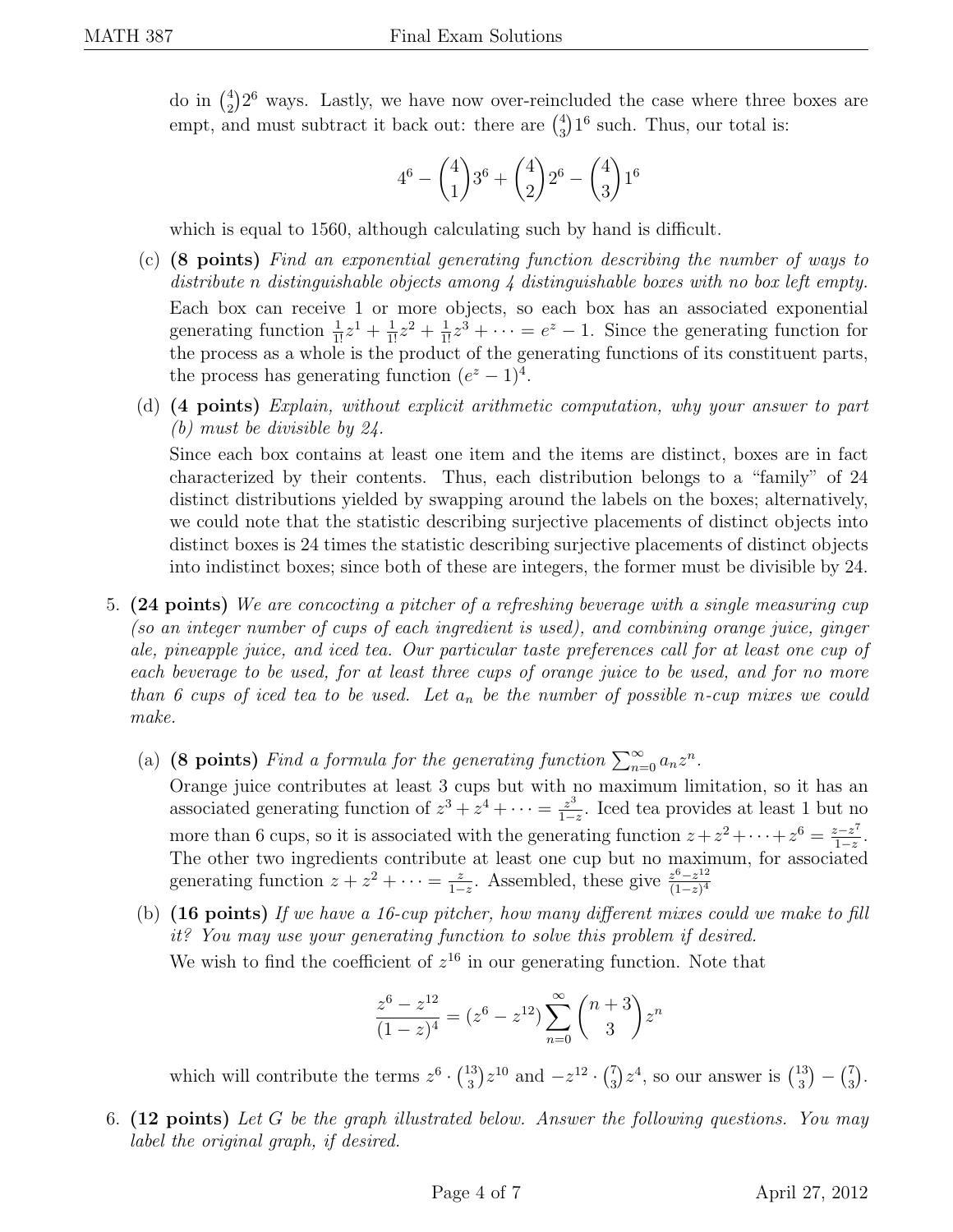

- (a)  $(5 \text{ points})$  Is this graph Eulerian? Why or why not? Two of the vertices have odd degree, so this graph is non-Eulerian.
- (b) (7 points) Demonstrate that  $\chi(G) = 3$ . Since the graph contains odd cycles, it has chromatic number greater than 2. That 3 colors are sufficient is depicted on the graph above.
- 7. (15 points) We have a flagpole which can fly nine miniature flags, one above another. We have four red flags, two blue flags, two black flags, and one white flag.
	- (a) (4 points) How many ways are there to arrange these nine flags on the pole? This is a pure multinomial coefficient: we have 4 objects of one type, 2 of each of 2 other types, and one unique object to arrange, so our total number of arrangements is

$$
\binom{9}{4,2,2,1} = \binom{9}{4} \binom{5}{2} \binom{3}{2} \binom{1}{1} = \frac{9!}{4!2!2!1!}
$$

This is 3780, which would be difficult to calculate by hand.

(b) (6 points) How many ways are there to arrange these nine flags if the two blue flags must not be next to each other?

From our above statistic, we will subtract those where the two blue flags are adjacent: considering the two blue flags as a single entity, there are  $\binom{8}{4}$  $_{4,2,1,1}^8$  arrangements to be subtracted off, giving a result of

$$
\binom{9}{4,2,2,1} - \binom{8}{4,2,1,1}
$$

which is 2940, but that is difficult to calculate by hand.

(c) (5 points) How many ways are there to arrange these nine flags if the two blue flags must not be next to each other, and additionally the two black flags must not be next to each other?

As seen above, we will subtract out the nubmer of arrangements in which the blue flags are adjacent, of which there are  $\binom{8}{4}$  $\left\{\begin{array}{c} 8\\4,2,1,1 \end{array}\right\}$ ; additionally we will subtract out those where the two black flags are adjacent, of which there are also  $\binom{8}{4}$  $\binom{8}{4,2,1,1}$ ; however, now we have doubly-removed the cases where both are true, and must re-insert them; these cases, where the black and blue flags are both monolithic, are counted by the multinomial  $\binom{7}{4}$  $\binom{7}{4,1,1,1}$ , so our total is

$$
\binom{9}{4,2,2,1} - 2\binom{8}{4,2,1,1} + \binom{7}{4,1,1,1}
$$

which is 2310.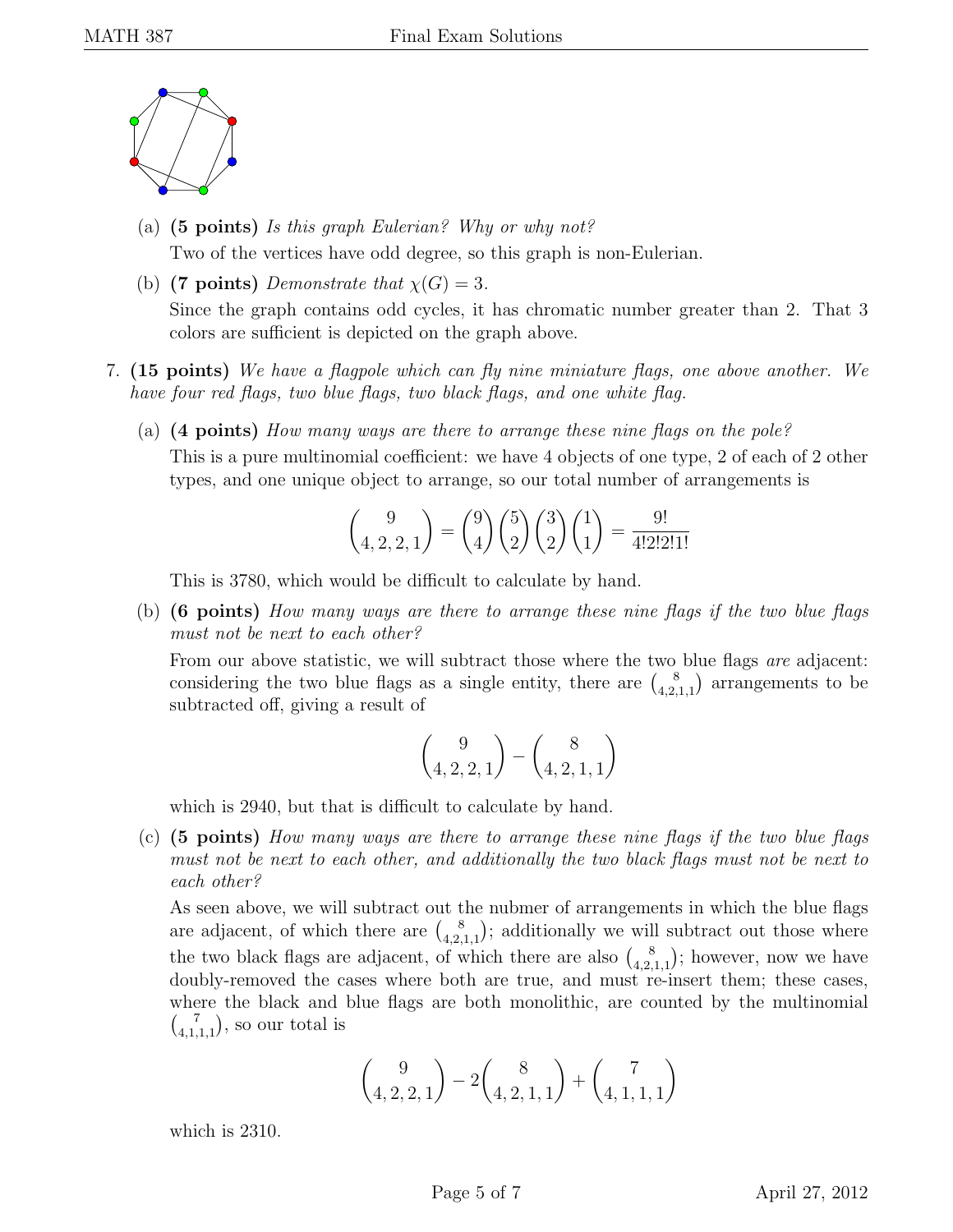- 8. (8 point bonus) The following problems relate to forcing graphs to contain specific substructures.
	- (a) (2 point bonus) Give an example of a graph on 8 vertices such that no four vertices are mutually adjacent, and no three vertices are mutually nonadjacent.



(b) (6 point bonus) Let G be a graph such that  $|G| \geq 9$ . Prove that G contains either four mutually adjacent vertices or three mutually nonadjacent vertices.

We may specifically consider the case of  $|G| = 9$ ; if G is larger, we could use this same proof on an arbitrary nine-vertex induced subgraph. We divide this problem into three possible cases which will describe every graph on 9 vertices.

**Case I: some vertex v has degree 4 or less.** Since v has four or fewer neighbors and  $G$  contains 8 vertices ther than  $v$ , there must be four or more vertices nonadjacent to v. If any two of these four vertices are nonadjacent to each other, then  $v$  and those two vertices form a set of three mutually nonadjacent vertices. If no two of these four vertices are nonadjacent to each other, then these four vertices would all be mutually adjacent.

Case II: some vertex  $v$  has degree 6 or more. Let us consider some neighbor  $w$ of v, and the set S of some five other vertices neighboring v; now, depending on how w relates to S, we have a few subcases.

**Case II(a):** w has 3 or more neighbors in S. Let us call these neighbors a, b, and c. Now w and v are both adjacent to each other and to each of a, b, and c, so if any of a, b, and c are adjacent to each other, then that pair together with w and v forms a set of four mutually adjacent vertices. If, on the other hand, none of  $a, b$ , and  $c$  are adjacent to each other, then they collectively form a set of three mutually non-adjacent vertices.

**Case II(b):** w has 2 or fewer neighbors in S. Since  $|S| = 5$ , we now know that w has 3 non-neighbors in S. If any two of these are non-adjacent, then these two together with  $w$  form a set of three mutually non-adjacent vertices. If, on the other hand, these 3 are all adjacent to each other, then since they are all adjacent to v, then together with v they form a set of four mutually adjacent vertices.

Case III: every vertex has degree of exactly 5. This case is impossible, since  $2||G|| = \sum_{v \in G} deg(G) = 9 \cdot 5 = 45$ , which would require exactly 22.5 edges, an impossibility.

- 9. (7 point bonus) The following problems relate to symmetry groups; below p will be a prime number greater than 2, and a "coloring" will be an assignment of any of n colors to each vertex of a regular p-sided polygon. Answer these questions on the back of this (or any other) sheet.
	- (a) (3 point bonus) Find (with justification) a closed-form formula in terms of p and n for the number of different colorings, if two rotations of the same coloring are considered to be identical.